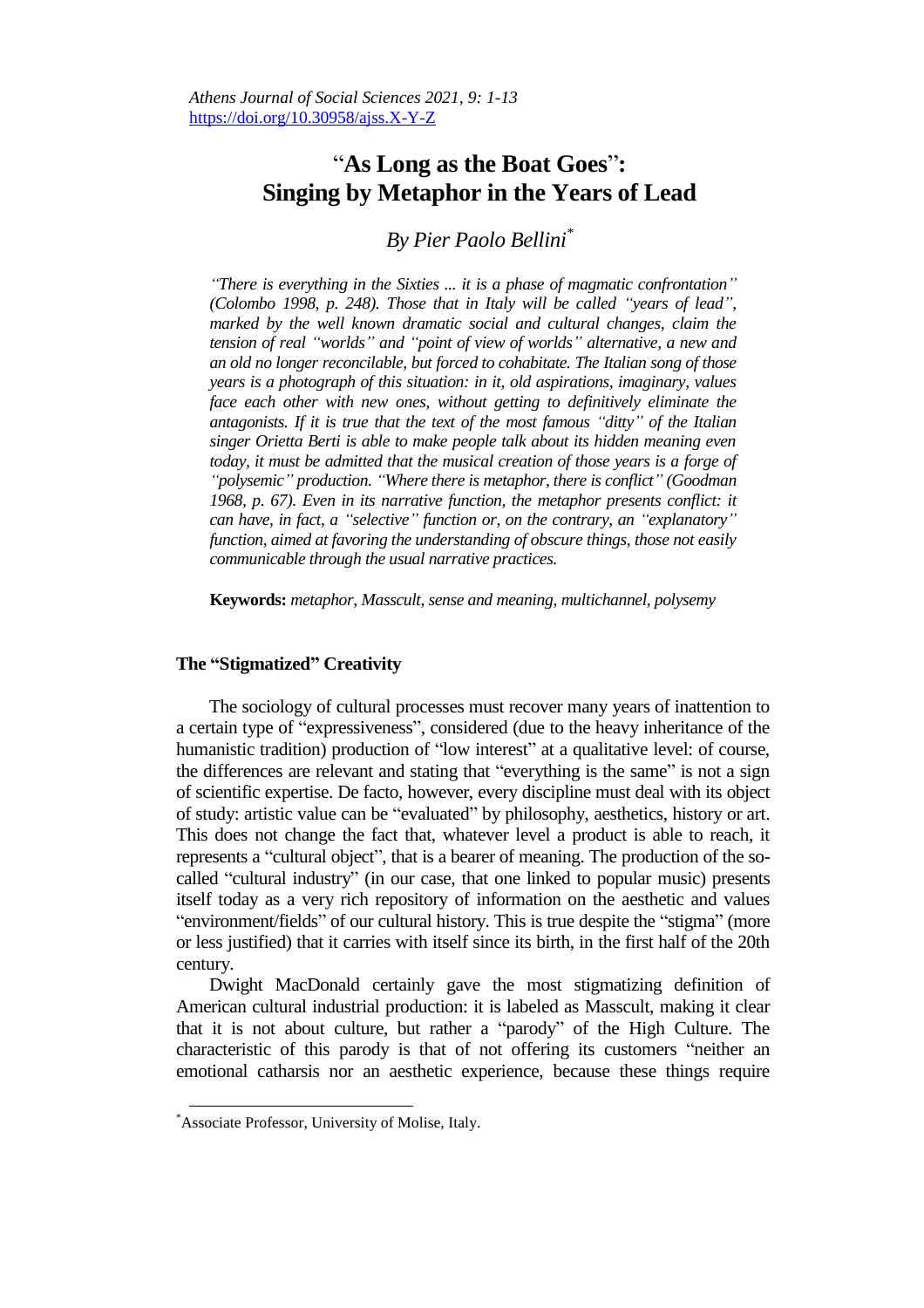effort. The production chain grinds a uniform product whose humble purpose is not even entertainment, because this also presupposes life, and therefore effort, but simply distraction. It can be stimulating or narcotic, but it must be easy to assimilate. It asks his audience nothing, because he is "completely subject to the viewer'. And it gives nothing" (MacDonald 1960, p. 21).

It should be actually noticed, that already thirteen years before, Theodor Adorno (with much more refined aesthetic and philosophical instruments) had been focused precisely on the "diversionary" function of American cultural production, according to a radically negative perspective of the experience of "having fun". "To have fun means to agree. Having fun means every time: not having to think about it, forgetting suffering even where it is exposed and displayed. At the base of fun there is a feeling of powerlessness. It is indeed an escape" (Horkheimer and Adorno 2010, p. 154).

The German philosopher and sociologist (great connoisseur of musical language) had gone on to investigate the mechanisms of this "depressive" process of expressivity, highlighting in particular that consumer music would not have the spread and success it gets without what in America it is called plugging. The songs chosen to become successful pieces are continuously imposed, "hammered into the heads of the listeners until they have to recognize them and then love them" (Adorno 1962, p. 42).

The feeling, therefore, that the musical product is in some way "predigested" generates mass listening habits that "do not imply any intellectual commitment. Furthermore, the familiarity of melodies tends to reassure users, reducing the perception of conflicts and critical capacity" (Savonardo 2010, p. 54).

But, something, at the same times in the 1960s, begins to change from the point of view of the analytical horizon of the social sciences: Umberto Eco is certainly one of the first intellectuals that offers an alternative frame to the dominant one at that time. The well-known Italian semiologist and writer confirms the "diversionary" purpose of industrial cultural production: "One of the characteristics of a consumer product is that it amuses not revealing something new, but reaffirming what we already know, which we anxiously awaited to hear repeated and which just amuses us" (Eco 1965, p. 280). This "fun", however, can provide very useful information to the scholar of culture, who must, in order to respect his scientific mandate, have to do with this type of production: "One of the objections to such research is to have put in place an exaggerated cultural apparatus to speak of things of least importance, like a Superman"s cartoon or a Rita Pavone"s ditty. Now, the sum of these minimal messages that accompany our daily life constitutes the most visible cultural phenomenon of the civilization in which we are called to work" (Eco 1965, p. 26).

This "possibilist" attitude is based on the observation that, beyond the discordant evaluative orientations of scholars in industrial cultural production, the separation between high culture and low culture tends to be reduced. The spread of culture "no longer occurs according to a pyramid structure for which a narrow vertex elaborates tastes and values that, once consumed and become obsolete, are made their own from the base (the so-called trickle-down model), but rather it reproduces the model of a mosaic culture" (Abruzzese and Borelli 2000, p. 137).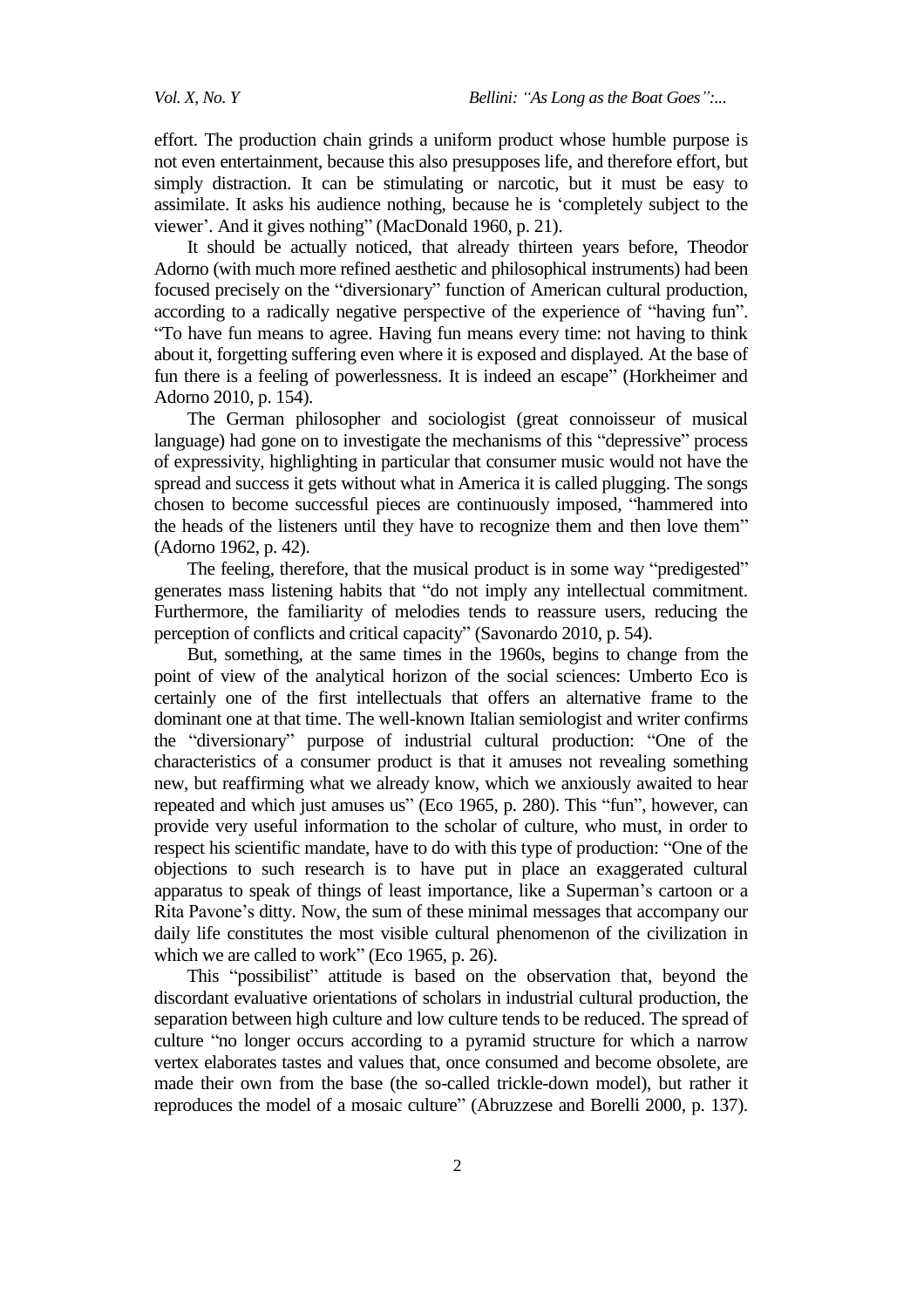The consequence of this "directional" change is the diffusion of a new type of culture, a new type of influence and new strategies and persuasion dynamics. For the baby boomer generation the media were the main producers of "subtle culture", so-called "because breathed everywhere, discussed among equals, caught between the folds of high culture still absorbed and looked at with respect. For the first time there was a "youthful world" abstracted from the adult world [...]. The "youthful world' thus became what it is today, that is, a 'galaxy' in which even contradictory trends coexist and clash" (Colombo 1998, p. 242).

This "subtle culture", generally "light" in its contents, nevertheless had a very significant impact on the way of "feeling the reality" of an entire generation and, inevitably, of the following ones: "Perhaps the student movement cannot be understood without taking into account the substantially romantic subtle culture (in the broad sense) that had permeated that generation. Indeed, perhaps, the romantic aura of the first phase of the protest is explained precisely by that cultural tradition, naturally updated and embodied in the needs of that present time" (Colombo 1998, p. 270).

For this reason, mass culture has been interpreted as the "mythological device of the twentieth century", that is, "a system of meaning that, on the imaginary level, reflects, elaborates and communicates normative ideals and behavior patterns of everyday life. As all mythology even mass culture has its own heroes, rituals and divinities" (Abruzzese and Borelli 2000, p. 189).

And like all the good mythologies, even the one produced by mass culture has found itself having to deal with previous and subsequent mythologies. This struggle for the supremacy and the monopoly of representations is extraordinarily interesting for the scholar of cultural processes. When the "sacred" ganglia of a society are attacked, this latter battens down the hatches. This creates a war of representative powers, in which the "metaphorical" dimension becomes a fundamental weapon for the survival of the minority ideology.

## **The "Censored" Creativity**

If the vast majority of industrial cultural production is therefore stigmatized because of its "lightness", it is true that in some cases, such lightness is produced with great formal expertise to "veil" uncomfortable depths. The ancient custom of "censorship" is extremely interesting for the sociologist. Through it, in fact, we have always tried to "preserve" (more or less legitimately and more or less effectively) the values of the entire social system. In Italy, this preservative action is legally formalized in the somewhat uncertain concept of "good costume": it is necessary (as Durkheim well understood) that the boundary between "sacred" and "profane" is marked with (variable) precision for a society to exist. For this reason, in the Italian Constitution we rely on this fundamental concept that is ever more mutable because, clearly, the identification of its content cannot take place without referring to the social context existing in a certain historical period and, immediately afterwards, to the principles and to the ethical-social values that belong to that society-community. Therefore, "good costume" can be filled with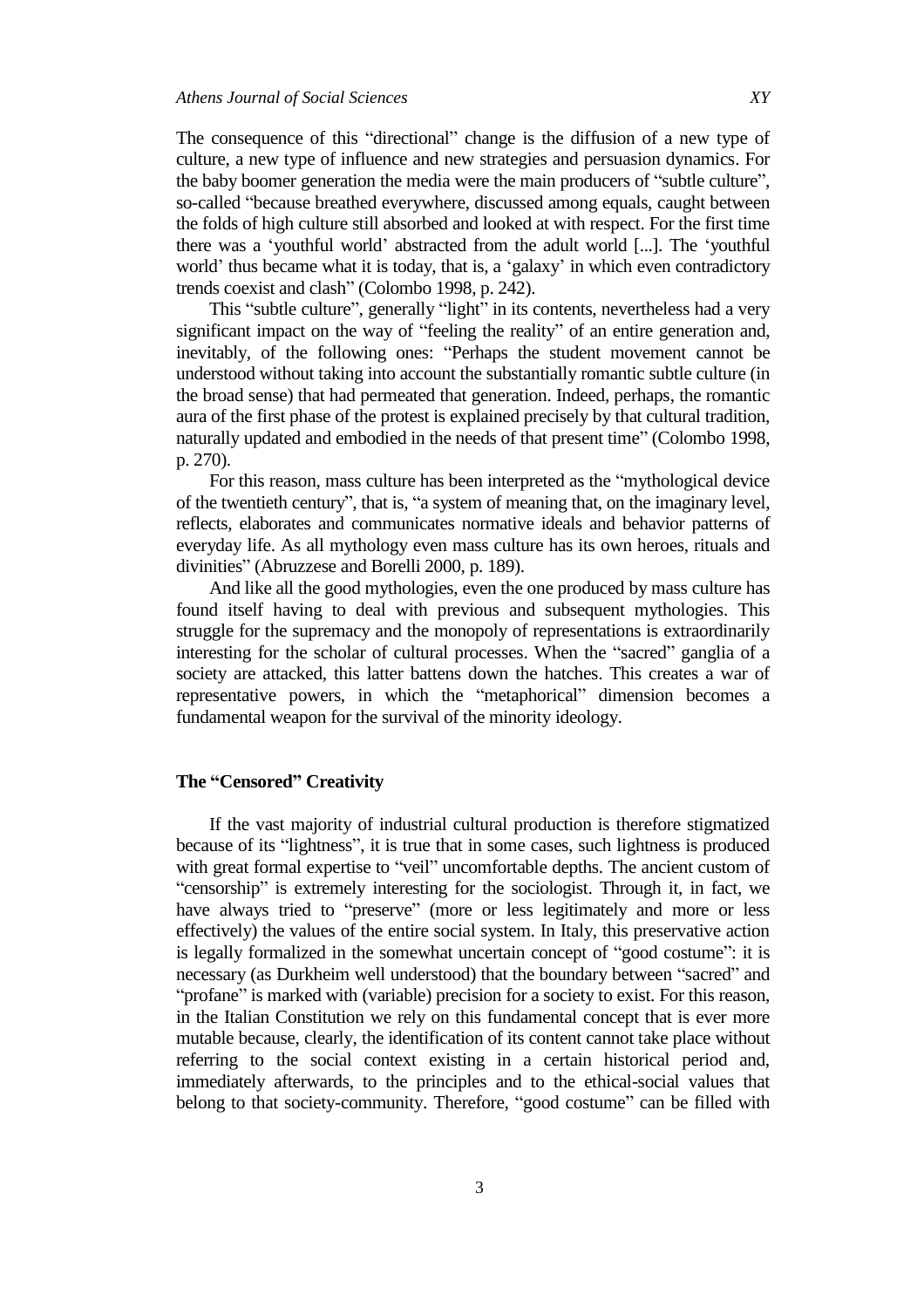*Vol. X, No. Y Bellini: "As Long as the Boat Goes":...* 

correct contents only in reference to the historical-social-moral contingency of a community.

The ancient custom of the censorship has therefore arrived (in a process of uninterrupted "updating") up to our days and, in the years that concern us here, has had a strong influence on musical creativity. In that period in Italy an institute was created that "was not called "censorship commission", because the memory of the fascist one was too close, but "preventive listening and control commission on the texts', which were to be considered suitable for the radio public" (Targa 2011, p. 8). The "lightness" of contents and forms, in fact, in this case was considered not as a limit but rather as a real quality, in the belief (Dario Fo points out) that "nothing is needed to sing. No need to be educated or graduated. You don't need to know how to read or know how to write. You don't even need a good voice. Perhaps this is why so many songs, those born under the table, on the street, in the fields, in factories and in other unfortunate places, have always been so afraid of power and its thugs. Poor, illegitimate ditties, with a common blood: red, lively and vigorous. Strong and inextricable like the bad grass, they always appear everywhere, in the deserts and in the cities, in the East and in the West" (Fo in Korpe 2004, p. ix).

It is within this conflictive situation that the communication strategy at the center of this study should be placed, that which is indicated with the expression "writing between the lines". One of the main functions of the "metaphorical" communication is that of "veiling" inconvenient or inadmissible contents due to the current "good costume". Already in the seventeenth century, the intellectuals who wanted to give a broader resonance to their ideas or aimed at cultural hegemony underwent "the path of publication protected by the necessary precautions and by adequate rhetorical screens. Thus, in the humanistic age, an art of dissimulation and of dissimulated writing on the subject of specific treatments was codified in specific rhetorical techniques" (Frajese 2014, p. 70).

Interesting, from this point of view, the "countermeasures" of the dominant culture of each era: in the sixteenth century, "the screens and ambiguities of writing were well known to judges who, for this reason, demanded texts that were always transparent and not leave room for doubt or effective defensive barriers. And in order for ambiguity not to be a convenient resource for writers, judges presumed a hostile sense behind the ambiguous expressions" (Frajese 2014, p. 83). It is humorous the recent version of this strategy, as a result of which, in 1968, the El Paso radio station in Texas censors all Bob Dylan"s songs because they were "too difficult to understand": "The broadcaster is afraid that, in the verses, offensive or illegal messages are hiding. It is true that Dylan splutters a little too much and those who are not native speakers find it hard to understand it, but it is surprising that, having censored him, his covers, his songs performed by other artists, were broadcast in the American broadcaster's programming. Perhaps it was Dylan's somewhat hen and nasal voice that disturbed?" (Targa 2011, p. 144).

As you will have guessed, the key problem of what has been outlined so far is concentrated in the meaning and in the dynamics linked to the concept of "sense", inherent in any symbolic practice: it is therefore necessary to try to clarify its semantic profile.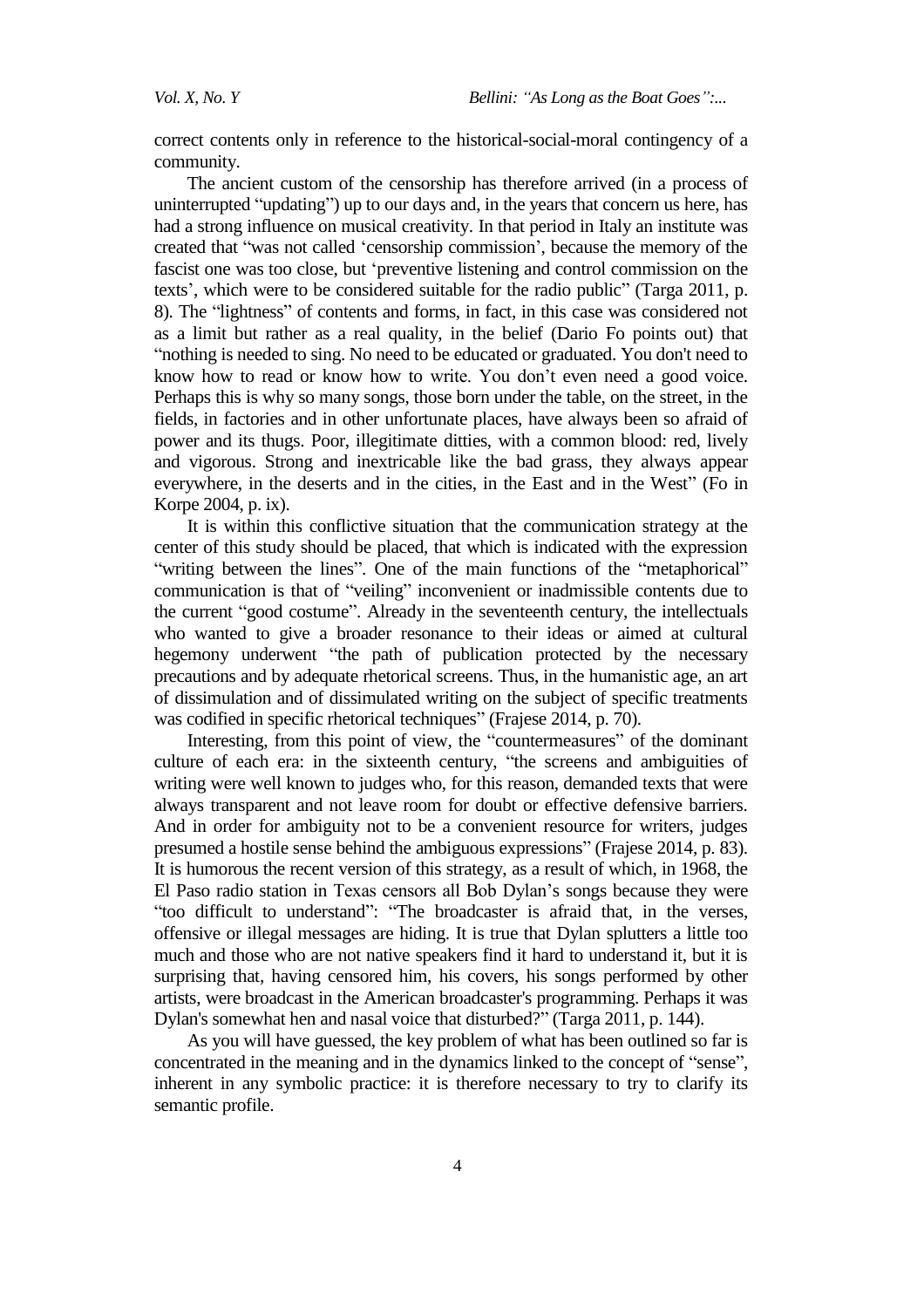#### **Sense, Meaning, Polysemy**

Is art communication? Is it capable of producing meanings? If it is, which ones and how?

The Italian sociologist Franco Crespi uses, to clarify these dynamics, the distinction between "sense" and "meaning", a distinction that can be useful to identify basic symbolic strategies for the objects we are analyzing. According to the author, the first dimension (sense) coincides with "the original pre-reflective environment" (needs, stimuli, emotions), within the conscious reflexivity of the subject is realized. It is what is given as a biological and relational structure, and being "given" does not allow the ultimate awareness of its origin. "It is existence itself that, giving itself, gives meaning: for the simple fact that something is given, it necessarily gives sense" (Crespi 2005, p. 25). Our reflexivity is inevitably brought to question the sense, or, if you want, directionality of existence, without nevertheless being able to comprehend it comprehensively on a cognitive level. Therefore, it can be deduced from these passages, a little provocatively, that "sense" can be considered a "non-cultural" element.

The culturally determined meaning, instead, "being always a reduction of the complexity of the original sense, fails to say completely the latter, but only to approximate or indirectly allude to it. The sense remains rigorously unattainable, not traceable within the meanings, even if it is always lived by us. For this reason, with respect to the sense there is always a dimension of unspoken, a difference irreducible to meanings" (Crespi 2005, p. 26). The peculiarity of the creative symbolic dynamics (as we will explain later) is precisely that of trying in every way to avoid the "predictability", the "uniqueness", the ease of "meaning", aspiring instead to something more vague, unattainable and therefore more challenging and fascinating: the "sense".

This perspective perfectly matters, on the one hand, the complex condition of musical communication and, on the other hand, the exponentially and dangerously "polysemic" situation that is created with the overlapping of multiple expressive codes. When one approaches, as in our case, the analysis of the text of a song, it is necessary not to be naive in front of the objective "complexity" of the operation (regardless of the qualitative level of the object analyzed). In fact, among the problems that content analysis must face up, "the most relevant ones concern the difficulties deriving from the opposition between 'manifest' content and 'latent' content, from the de-contextualization made by analytical procedures that isolate simple units of content in the messages, from the failed or intuitive reference to the specificity of the codes and their overlap and intertwine in any message that is not a written text" (Losito 1993, p. 30).

A song represents a "superposition" of stimuli and "communicative" codes (verbal, non-verbal, visual, acoustic, corporeal...) whose final meaning does not coincide with their sum but rather with their complex interaction. Even the verbal language used in it "does everything", as we will see, to get rid of the referential cage in which it is forced in everyday or scientific use. The music then, means "in another way", as Alfred Schutz had already guessed in the sociological field: if it can be said that a piece of music represents "a context with meaning", it will be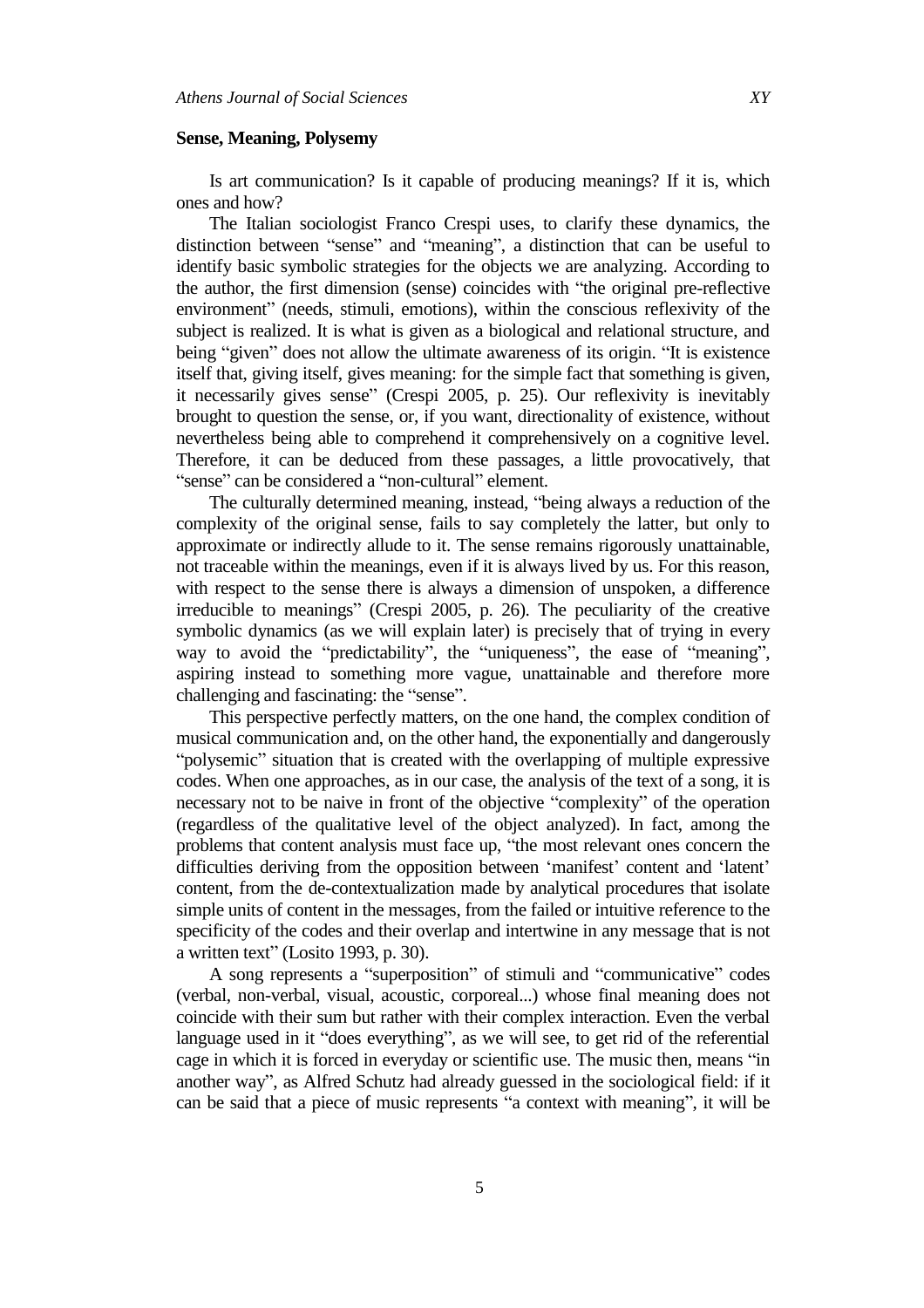necessary to clarify that, applied to music "the terms 'meaning' and 'context', 'understanding' and 'interpretation' are used in a specific way, different from other systems of meaning such as languages" (Schutz 1976, p. 29).

If logic, in fact, has always been mainly a science of concepts, when you face the question of musical signification, you are forced to admit that "music is an example of a context endowed with meaning without reference to a conceptual scheme and, strictly speaking, also without immediate reference to the objects of the world in which we live, to their properties and their functions. Music has no representative function" (Schutz 1976, p. 30).

Another extremely challenging aspect, when we want to analyze the communicative dynamics of music, is the decisive function carried out by the "affective" element. The American philosopher and composer Leonard B. Meyer (reference point for later musicology and sociology) considers that the affective and intellectual approaches to musical enjoyment are not alternative. They rather "are competitors not in the sense that one excludes the other, but in the sense that both contribute to defining the profile of the aesthetic experience of music" (Meyer 1956, p. 12). The communication mode proper to music does not, therefore, consist in its denotative or referential (almost absent) potential, but rather in its evocative power of richly polysemic connotations. "The fact that music does not specify or define in particular the connotations it evokes, it has often been called into question as the main obstacle encountered in the attempt to formulate a theory of the connotative meanings of music" (Meyer 1956, p. 336).

However, we could say that, if polysemy is an essential characteristic of musical language, it presents itself as the objective of any other code aimed at expressiveness or creativity: even in the specific of verbal communication (the most harnessed in referentiality). "The poetic message uses the terms on purpose so that their referential function is altered; to do this it puts the terms into syntactical relationships that contravene the usual rules of the code; it eliminates the redundancies so that the position and the referential function of a term can be interpreted in several ways; it eliminates the possibility of unambiguous decoding; it gives the decoder the feeling that the current code is violated in such a way that it no longer serves to decode the message [...]. The work of art is proposed as a message whose decoding involves an adventure, precisely because it strikes us through a way of organizing the signs that the usual code did not include" (Eco 1965, pp. 94 and 100).

Let's try to put these points of method in the specific of our analysis carried out on the songs (on their "sense"), adding to what has been observed other problems not sufficiently highlighted in the authors encountered.

Let's start, as stated, from the fact that in the song there is a complex encounter/clash between verbal code (at constant risk of reference) and non-verbal codes (inevitably further from that risk). From the first experience in the field, the purely empirical one, it is to wonder if the classical available analytical categories of sign (index, icon, symbol, according to the traditional classification of Charles Sanders Peirce) are effective tools in situations of such strong interaction between symbolic different codes: it is to hypothesize, in fact, that the signs belonging to a given code undergo a sort of mutation at the point of encounter with another code.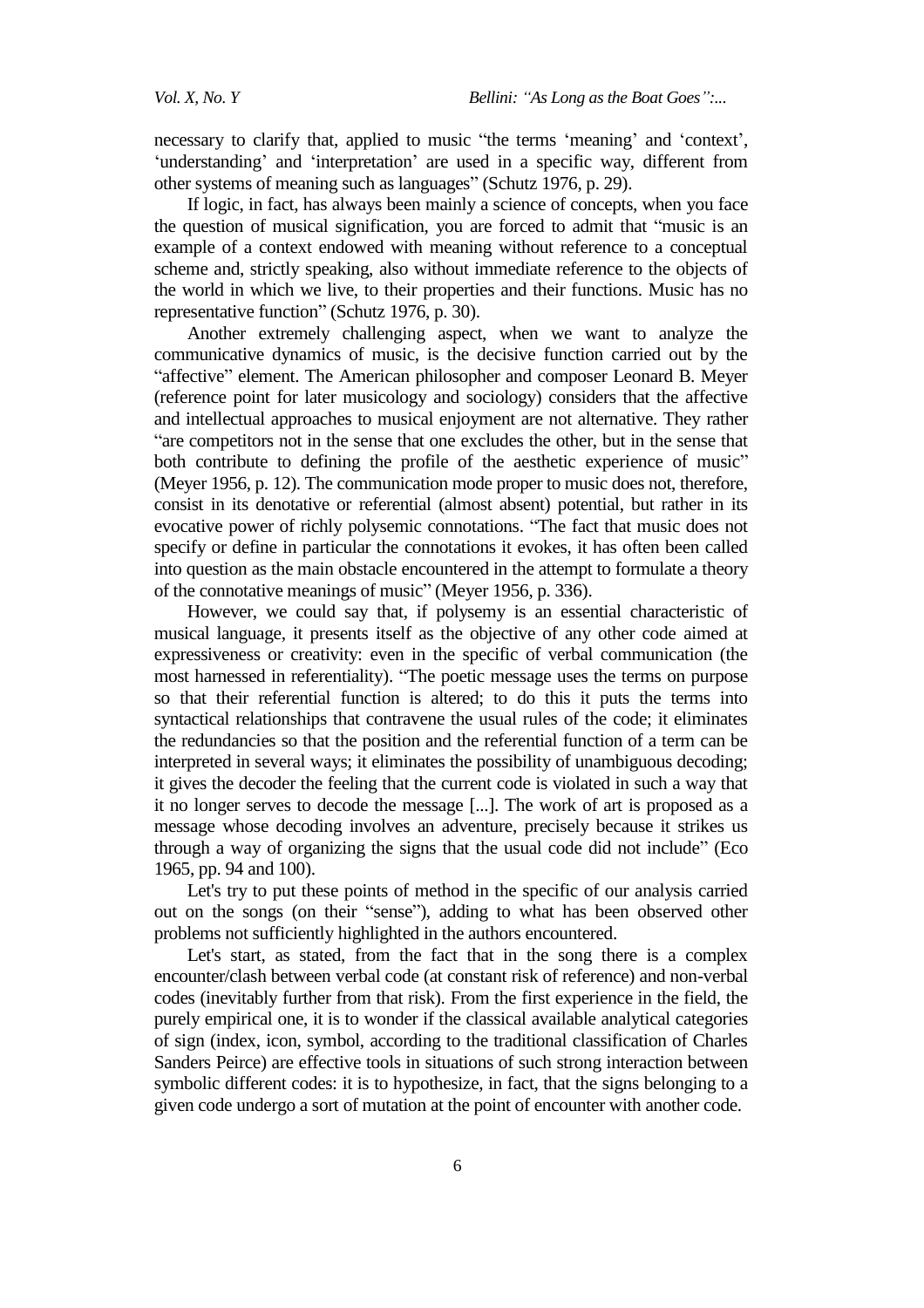Another consideration that came up from the analytical work is that a cultural product like a song, with its many functional and interpretative sides, offers a more or less accentuated measure of a hierarchy of "possible and differentiated levels of interpretation", all plausible even autonomously. That is, it is possible enjoy the simple aesthetic, emotional, ideological, verbal, stimulating effect of a song without considering the interaction that occurs between these different elements. At the same time, however, it is necessary to recognize that the most interesting levels of information are often the least immediate. In other words, it is clear that, if you do not "put your mind to it", it becomes very difficult to understand "a part" of meaning (sometimes the most decisive for the identity of the song itself). It often happens, then, to be surprised discovering inedited "senses" of known passages, consumed and re-consumed without nicking that depth that was just below the surface. Well-known songs destined for a long time to remain in their state of message in a bottle. The phenomenon already mentioned of plugging, in other words, can represent a very resistant obstacle to the reconstruction of the less superficial sense of a piece. From this point of view it is evident that, in the great majority of cases, the "memorized" lyrics are often those "less understood".

Moreover, it is a common experience that the text of a piece (i.e., the most referential aspect among the many present) hardly, especially among young people, comes to be perceived as "essential" in order to appreciate a song. On the other hand, as we will see, the authors themselves frequently, use the words "regardless" of their meaning, that is, only as "verbal sounds" on musical sounds.

Having thus clarified that the sense of a song does not coincide with (and cannot be reduced to) the verbal logic, it becomes easier to understand the provocative statement of Igor Stravinsky for whom "music means nothing". This paradoxical expression cannot be read as an attribution of a non-sense intrinsic to the code of sounds, but rather as a multiplication of opportunities for a "different" sense from a simple "meaning".

What are these meaningful strategies that we could identify?

First of all, as mentioned above, the meaning can derive from only one of the used codes, but it can be nevertheless emergent outcome from a multimedia and multi-sensory experience. Here we could introduce, metaphorically, some linguistic approximations to be able to describe the complexity of the interactions in place. It is possible, for example, to talk about a "sense of sensations", or even about a "centrality of the belly" in the interpretative act (perhaps this is the sense of the colorful expression used by Franco Ferrarotti in 1985: homo sentiens). We intend to say that perhaps the frequent disqualification of the "feeling" as a semantic instrument must be reconsidered, since it represents a way of "feeling" things rich in information to be decoded. This centrality of sensation had already been underlined by Rudolf Arnheim, German art historian and psychologist, according to whom, with effective paradox, "who paints, who writes, who composes or dances, thinks through his own senses" (Arhneim 1974, p. ix).

Among the different levels of meaning, we must consider the one linked to the "functions" of the musical piece: each of us "uses" music for different purposes, aims/goals, in turn, more or less compatible. These purposes of the recipient can be configured in a coherent way with the contents and styles of the song but,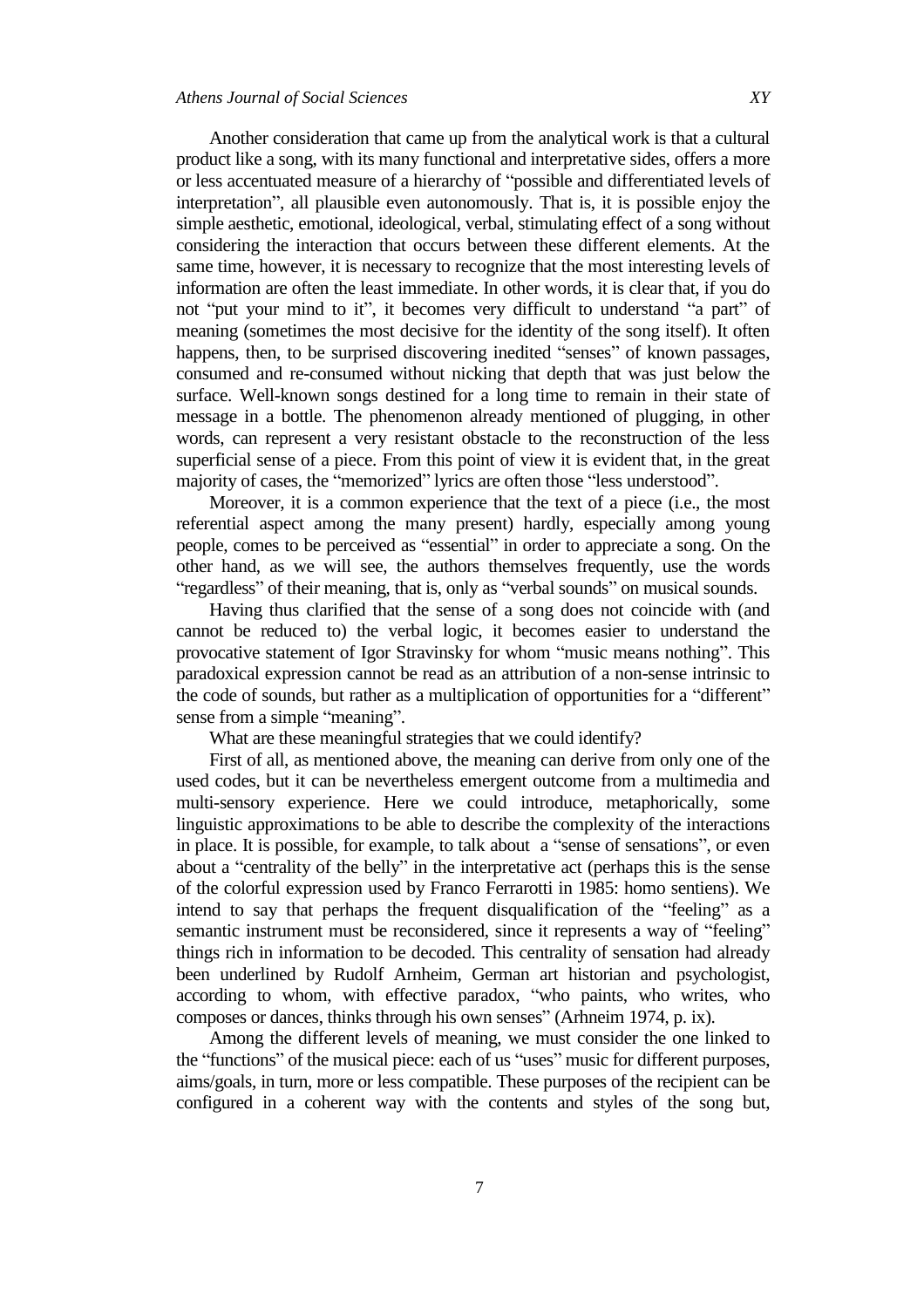sometimes (often), even regardless of the contents wanted by the author. We must not forget that the research on the reception has the purpose of "finding how people give meaning to a particular media product" (Sorice 2007, p. 86), not defining what is the most plausible sense of the product itself. From this point of view, symbolic dynamics emerge that are non-existent in other expressive codes, but strongly incident on the meaning of a musical piece. Let us only think about the rhythm (so intrusive, cheeky, repetitive in light music) and how this extraordinarily communicative dimension is linked to pre-reflexive and reactive dynamics.

Different as a process, but similar in terms of the impossibility of categorical definition, is the "empathic" dimension of the musical experience. Each of us lives, even at a communicative level, a particular relationship with other people, understanding immediately some of them, refusing the comparison with others. The same (and certainly even in a more stressed way) happens with the songs, their lyrics, their music and, above all, their "interpreters". If I listen to a song that I do not know of Mina, I will be led to reconstruct its meaning based on the type of empathic relationship I established by listening to her interpretations for years. It is appropriate here to recall the enormous expressive value of the human voice, regardless of its artistic use. The word emission is a fast but complex result of a skilful management of many parameters, such as the paralinguistics, the vocal segregated, the timbre (unique and unrepeatable for anyone), the volume of the sound, the speed of speech, etc. To understand the decisive value of these aspects it is sufficient to bring to mind the sometimes abysmal difference of the same song played by different artists: in certain cases, one has the perception of being in front of different objects, with consequent different meanings.

Another interesting factor in order to identify the potential of a song's sense is the phenomenon of pieces that "rise again" after years of forgetfulness, as if they had preserved a life on their own under the ashes of their abandonment, to reaffirm themselves decades later (clearly in a setting of meaning inevitably changed). A similar phenomenon is the very widespread one of the covers, more or less known pieces re-entered the market with new clothes (from the voice, to the arrangement, to the organic…) often assuming real "new identities": sometimes these processes operate on one of the codes used to create a discrepancy between music (genre and style) and text. In these cases a new object is generated that takes on parodistic or metaphorical features. In any case, new objects.

To sum up, the sense of a song is the result of a complex process, with many signs and codes available and with many subjects in action. For this reason, we could define the meaning of a musical piece as an "emerging phenomenon", i.e., as the outcome of the interaction of different subjects (author, performer, singer, listener) who cooperate and negotiate among themselves, without anyone being able to claim its absolute ownership in the end. Indeed the song (like any "text") can be defined as "a strange spinning top that exists when it is in motion. To give birth to it, it is necessary a concrete act that is called reading, and it lasts as long as reading can last" (Sartre 1947, p. 33). The song therefore presents itself as a treacherous field for scientific research being inextricably linked to the "connotative" activity of the recipient.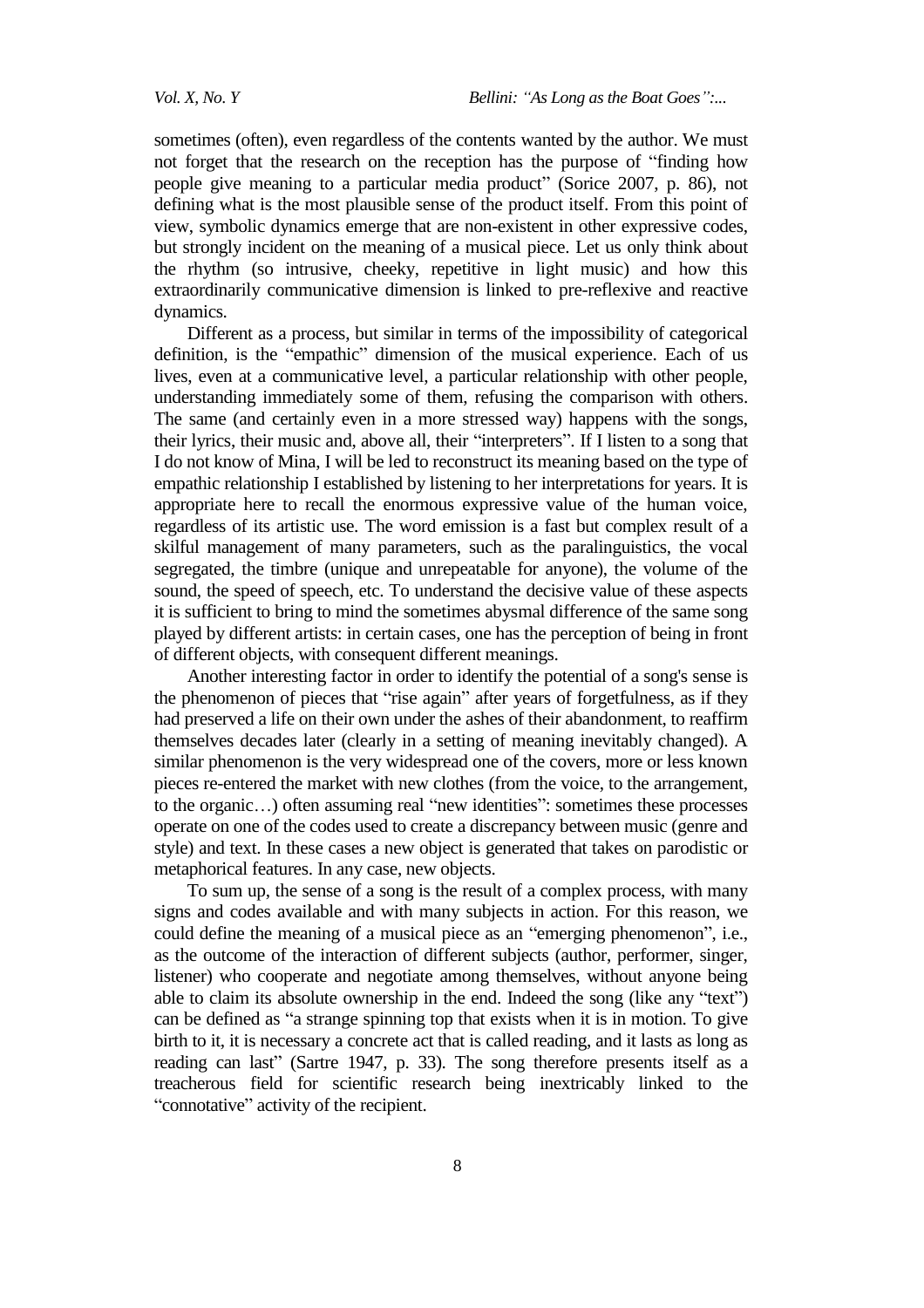#### **The Metaphor and its Sound**

When you operate in a creative communication framework, you always find yourself having to deal with "noise". We could say that every art form is the result of a "noise controlled". Basically this is what distinguishes it from scientific discourse or everyday conversation, which perceive noise as a problem, essentially negative. Now, the operation of the imagination, as the writer Alberto Moravia called it, can be clear and rational, but it is always a bit ambiguous; instead, "the scientific one is not: if it says one thing, it must be that and nothing else. It is the type of language that assures the literary work the ambiguity of which art cannot do without" (Camon 1973, p. 21). It is certainly not a recent discovery: we can consider all the classical rhetoric (and not only the linguistic one) a sort of "encyclopedia of noise", with its figures, its rules, its limits.

The most promising noise in the arts is probably the "metaphor". One can try to clarify what a metaphor is using a splendid series of metaphors. It "is something like teaching new tricks to an old word ... it is a matter that takes place between a predicate with a past and an object that condescends by protesting ... where there is a metaphor, there is conflict" (Goodman 1968, it. transl. 1976, p. 67).

The metaphor's desired results can be of two types: the first is the "selective" one. The whole classical literary tradition is based on more or less "dedicated" codes to a more or less restricted reference audience. What is widely diffused becomes vulgar. Consequently, precious things cannot be accessible to everyone, as the troubadour Raimbaut explicitly states: "Because the most difficult lines make deaf the silly people". Other times, as we have seen, the metaphor was a necessary tool not just to defend elitist cultural values, but rather to protect one's own safety put at risk by the ideology conveyed. "There are such well-protected writings that they certainly keep the author safe from every inquisition but at the price of losing all incidence on the public and being reduced to a coded language addressed to very restricted circles of initiates" (Frajese 2014, p. 73).

However, this selective function of the metaphor coexists, with the exactly opposite function. Let us take as an example the "evangelical metaphors": the parables are justified with the consideration "Anyone with ears to hear should listen and understand" or also "though hearing, they do not hear or understand". This somewhat extravagant connection makes us understand the second sought outcome of the metaphor. Not to exclude, but rather to give the possibility to understand things that otherwise would be completely incomprehensible. Lakoff and Johnson define metaphor as "a way of conceiving one thing in terms of another"; it should have "understanding" as its primary function. This process takes place whenever we, through the metaphor, "transfer, dimensions that are known to us in our practical experience to dimensions that by their nature appear to us to be far less easily definable" (Crespi 2005, p. 19). We could say that it is an obscure speech because it speaks of obscure or confused things, which can only be approached "metaphorically", by linking them to something more familiar. This, perhaps, is the main peculiarity of artistic languages, even if, precisely because the clash with "obscure and confused" things is actually a daily practice, we can say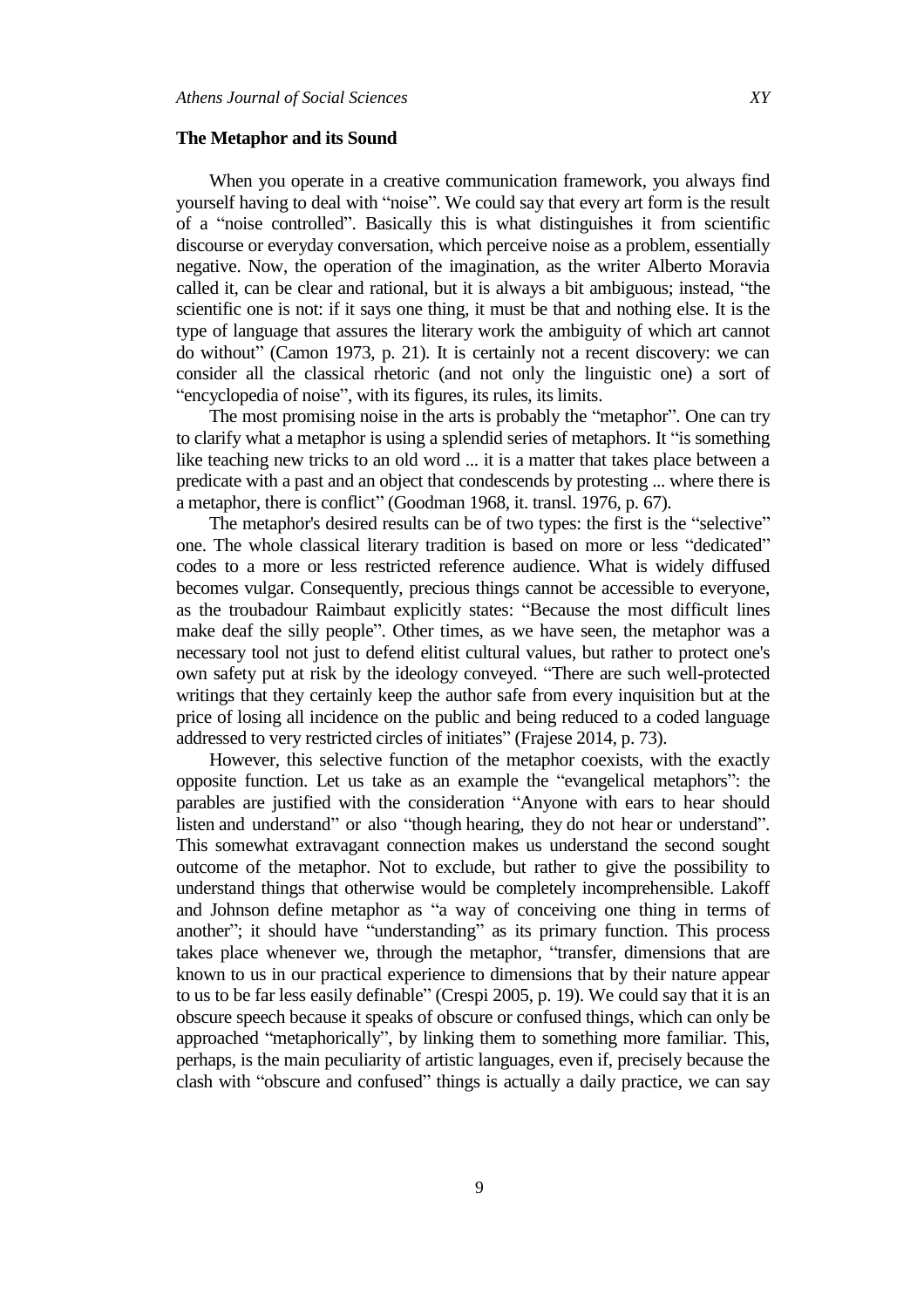*Vol. X, No. Y Bellini: "As Long as the Boat Goes":...* 

that "the metaphor enters into all our ways of thinking about reality" (Crespi 2005, p. 21).

Let us now see, in an inevitably partial and temporary manner, a list of metaphorical situations frequently used in the Italian song of the years of lead, between 1968 and 1977, specifying that our sample is built on the "best selling" songs, that is "probably" the most popular ones because "probably" the most ones listened to.

One of the most widespread creative phenomena in Italy in that period is the "translation/transfiguration" of foreign pieces in Italian. In most cases, these are real "remakes" through which the original "sense" is radically disregarded: by enforcing the evocative power of music and exploiting its inherent polysemy and its lack of referentiality, it is possible to create products that "sound the same" but "say" totally different things. It is thus that a heartfelt evocation (Greek) of the homeland can become a passionate declaration of love (Italian) for a woman, while a moving invocation to God (American) becomes a real hymn to the "nihilism" of living for today.

Another metaphorical strategy is the "decisive" function of connotation: some songs "cannot be understood" if we are not given an "external" interpretative key to the text, which is not explicit and cannot be reconstructed through a careful textual analysis. It is impossible, in some cases, to reconstruct episodes and personal memories of life if the author does not intervene (ex post) to explain them. It is impossible to understand that a certain letter described in a song was dictated by "a prisoner" (something not declared anywhere in the text, but that radically changes its meaning, once explained by the author). It is impossible to understand that a text speaks of three different women (a nun, a prostitute and a single mother), if it had not been subsequently explained by the author; it is impossible that the "heart that flies" does not do it like the 99% of the known songs, because this time it takes flight to reach the singer's wife who died in childbirth. There is no explanation of this in the interstices of the text, but, once the thing is known, the text is irreparably revolutionized.

It is a true "semantic revolution" and, consequently, even a sensorial one. A melody with typical childish characters (recently used also in an advertisement for melted cheese slices), getting to know that it actually tells a fact of chronicle of pedophilia ended with a suicide: at the following listening, the contradiction between the implicated codes becomes a sort of excruciating discrasia. The "sense", once identified and made explicit, is also able to distort the "sensory" perception of the piece (especially for the listener who is used to "hum" what he hears, making it his own). Once "the truth" is known, it is no longer possible not to reckon with it: the awareness that what has always been considered a nostalgic song for a girl left for the military service is instead the punctual and passionate description of a homosexual love, which is ended with the suicide of the protagonist, makes it impossible to go back, to the first serene sensation.

Certainly, sexuality is one of the most statistically "metaphorized" aspects of existence (also due to the consequences of not respecting the "good costume"): this justifies the rich harvest of metaphors that act as moralizing veils, which mainly affect you in situations in which one does not expect them, for the image of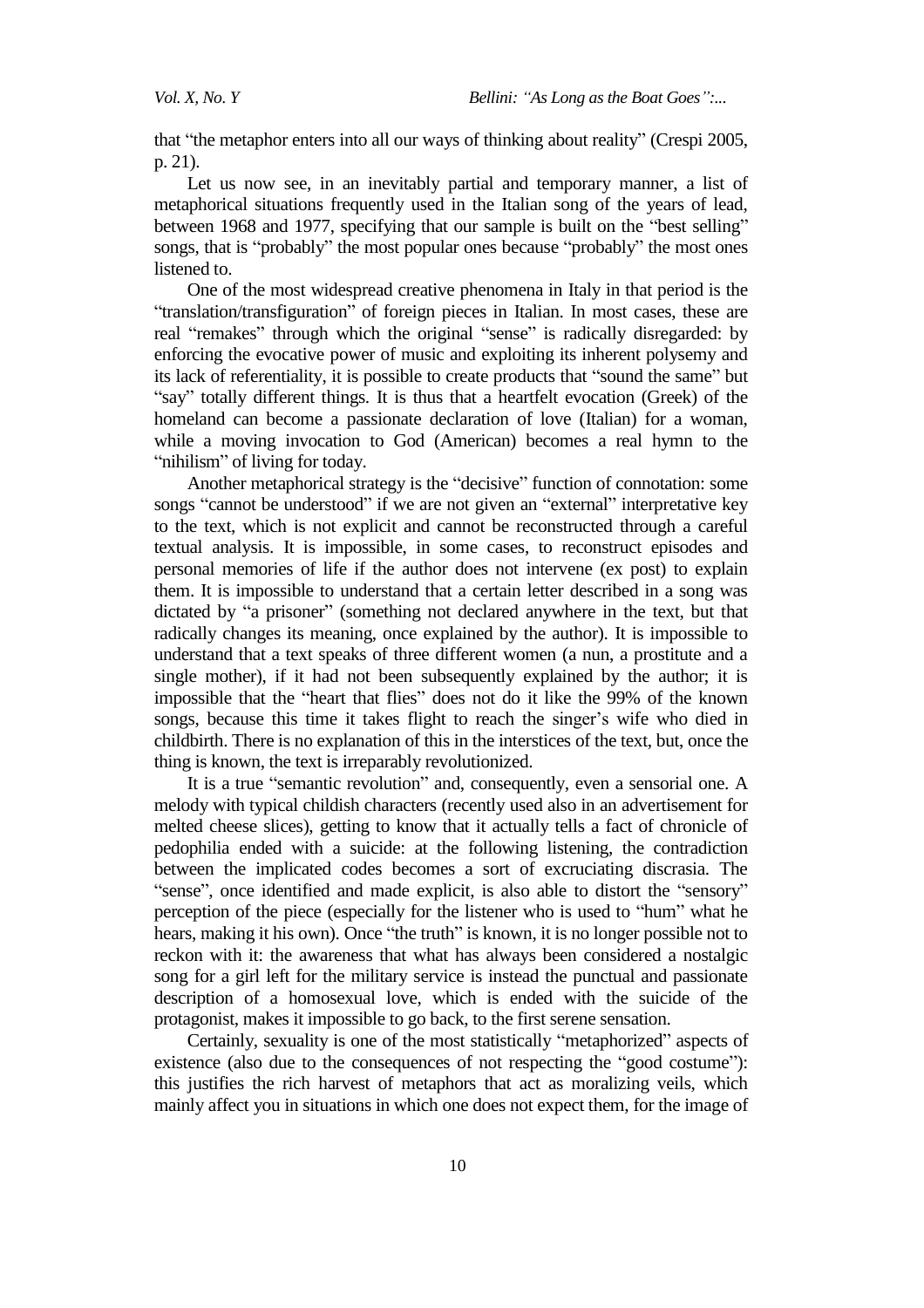the singer or for the feature of the piece. Double meanings, allusions or playful frames are the most common strategies for saying what one could not.

Other times the words "seem" metaphors: in reality they are used as "pure sound" among other sounds, they are arranged in "acoustic" order, they are accepted under conditions that are freed from the sense: "A sung text is reduced to its own shadow, when it is fixed on the page" (Fiori 2003, p. 86). The reasons or the occasions of these "non sense" operations can be of various types (very frequent in the Anglo-Saxon pieces): so we meet authors who cannot remember what they meant in that particular text, for the simple fact that they were drunk (and for years they have been trying to remember about it...!); we meet texts that are the simple mechanical and obsessive repetition of a name or an adjective connected to trivial figures (an accountant) or to mythical prehistoric characters, troglodytes; we meet known singers recognizing candidly "that the incomprehensibility of their texts derives from the function of mere filler that these ones play in their songs" (Nobile 2012, p. 25). Only a naive listener could commit to reconstructing the "meaning" of all this!

Finally, there are the "false metaphors": these are true errors, which, "playing well", are left there, "meaningless", just "because they are appreciated" (whether it's Mogol or the Beatles).

## **Conclusions: The Eternal "Approximation"**

"However, from a certain point of view this flexibility of connotation is a virtue. It allows music to express what we might call the immaterial essence of myth, the essence of experiences that are central and vital to human existence" (Meyer 1956, p. 336). The songs, their "metaphorical" communication, can offer man a useful tool, thanks to their remoteness from the everyday and worn-out referential function of language. This makes the communication frame that is created through the production and listening of the songs very special: in fact, "there is communication, Mead points out, only where the interpretation of the gesture is identical on both sides. The listener on the other hand does not necessarily have to put himself on the side of the composer's position" (Meyer 1956, p. 73).

It is therefore possible to state that "in its most authentic forms, the work of art presents itself as an attempt to express a sense, which is unseizable by other forms of knowledge and representation. The peculiarity of the artistic product is thus revealed in the fact that it is an objectification whose function is to show the unobjectifiable, or the proper limit of every form of determination" (Crespi 2010, p. X).

How, then, can "ditties" be a useful tool to overcome the determination? What important goal can they realistically make accessible more easily? Why continuing to produce them and listen to them?

It is useful, at this point, to share with Jean Duvignaud the question about the motivations of the "creative impulse", that is, to ask oneself about the innate need that has always forced man to produce something "imaginary". According to the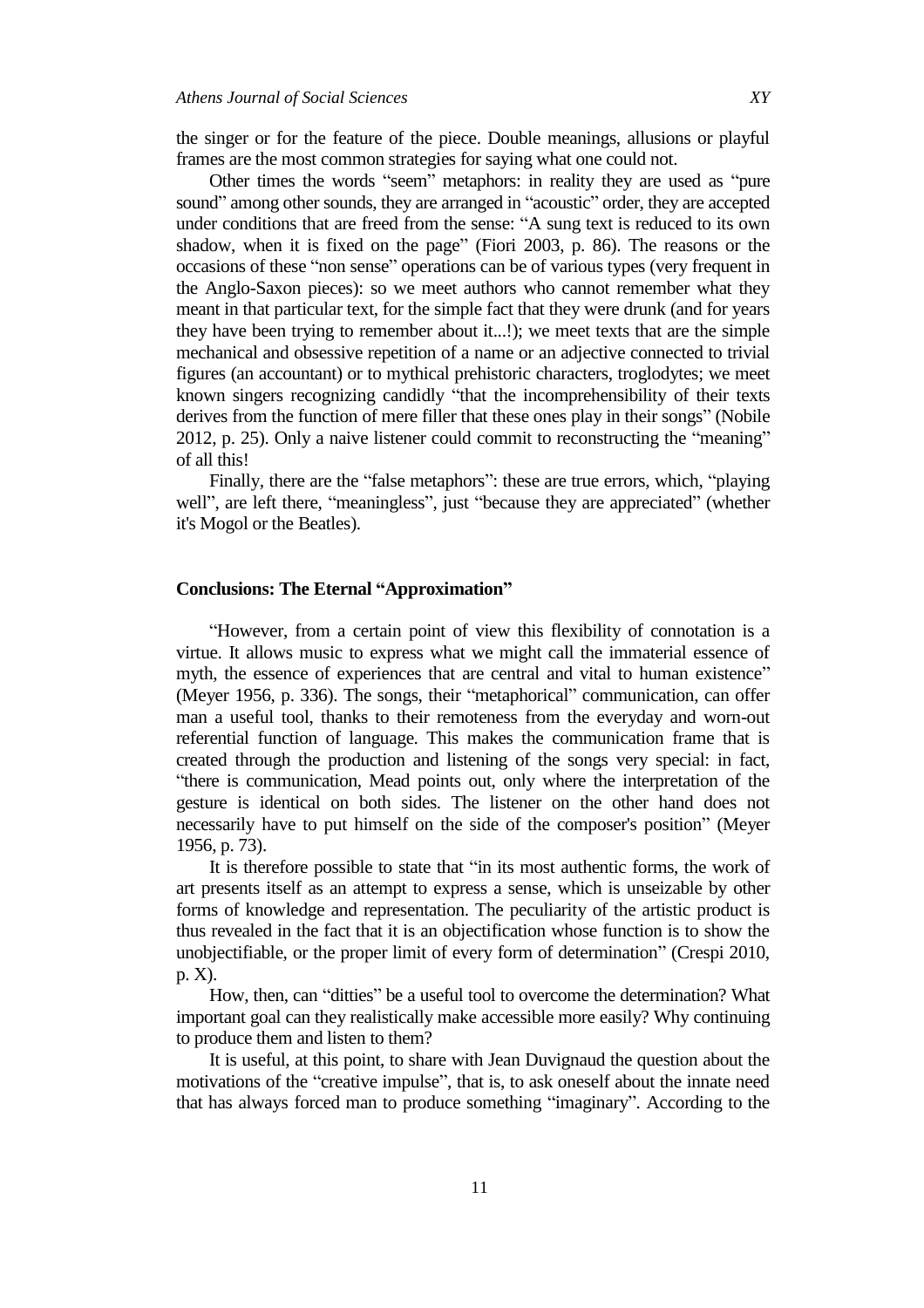French sociologist, the perpetuation of this "extravagant" and incessant dynamism shows that "if our substance was actually given to us, and we had it at our fingertips, we would undoubtedly not project us beyond what limits us. But we are insufficient to ourselves" (Duvignaud 1969, p. 134). This "insufficiency" is therefore considered as a non-cultural fact (but a structural one) and as a primary impulse inherent in man to "project himself" beyond what limits him.

The artists, in the great majority, are aware of this dynamic: for the Italian poet Giuseppe Ungaretti, for example, it is demonstrated by experience that between the word and what one wants to say there is always a huge gap, even when it may seem very small: "The language corresponds poorly to what one has in mind and one would like to say: sure, it does not correspond, if not very approximately. I will therefore say that I was looking for the least inaccurate approximation, the reduction, as far as possible, of that unavoidable gap" (Camon 1982, p. 11).

Singing by metaphors is perhaps another way to "get as close as possible", to reduce an uneliminable gap.

#### **References**

- Abruzzese A, Borrelli D (2000) *L'industria culturale. Tracce e immagini di un privilegio.* (The cultural industry. Traces and images of a privilege). Roma: Carocci.
- Adorno TW (1962) *Einleitung in Musiksoziologie*, in Klangfiguren. Musikalische Schriften I. Berlin – Frankfurt am Main.
- Arnheim A (1974). *Il pensiero visivo*. (Visual thinking, faber and faber). Torino: Enaudi, 1974.
- Camon F (1973) *Il mestiere di scrittore.* (The craft of writer). Milano: Garzanti.
- Camon F (1982) *Il mestiere di poeta*. (The craft of poet). Milano: Garzanti.
- Colombo F (1998) *La cultura sottile*. (The subtle culture). Milano: Bompiani.
- Crespi F (2005) *Sociologia del linguaggio*. (Sociology of language). Roma-Bari: Laterza. Crespi F (2010) *Introduzione*. (Introduction). In L Savonardo (ed.), *Sociologia della*
- *Musica. La Costruzione Sociale del Suono Dalle Tribù al Digitale*. Torino: Utet.
- Duvignaud J (1969) *Sociologia dell'arte*. (Sociology of art). Bologna: Il Mulino, 1969. Eco U (1965) *Apocalittici e integrati.* (Apocalyptic and integrated). Milano: Bonpiani. Ferrarotti F (1995) *Homo Sentiens.* (Man hearing). Napoli: Liguori.
- Fiori U (2003) *Scrivere con la voce. Canzone, rock e poesia.* (To write with your voice.
	- song, rock and poetry). Milano: Unicopli.

Frajese V (2014) *La censura in Italia.* (Censorship in Italy). Bari: Laterza.

- Goodman N (1968) *Languages of art: an approach to a theory of symbols*. London: Oxford University Press.
- Horkheimer M, Adorno TW (2010) *Dialettica dell'illuminismo.* (Dialectic of the enlightenment). Torino: Einaudi, 2010.
- Korpe M (2004) *Shoot the singer! Music censorship today*. London: Zed Books Ltd.
- Losito G (1993) *L'analisi del contenuto nella ricerca sociale*. (Content analysis in social research). Milano: FrancoAngeli.
- Macdonald D (1960) *Masscult & Midcult.* Partisan Review, 4.
- Meyer LB (1956) *Emotion and Meaning in Music*. Chicago/Toronto: The University of Chicago Press/The University of Toronto Press.